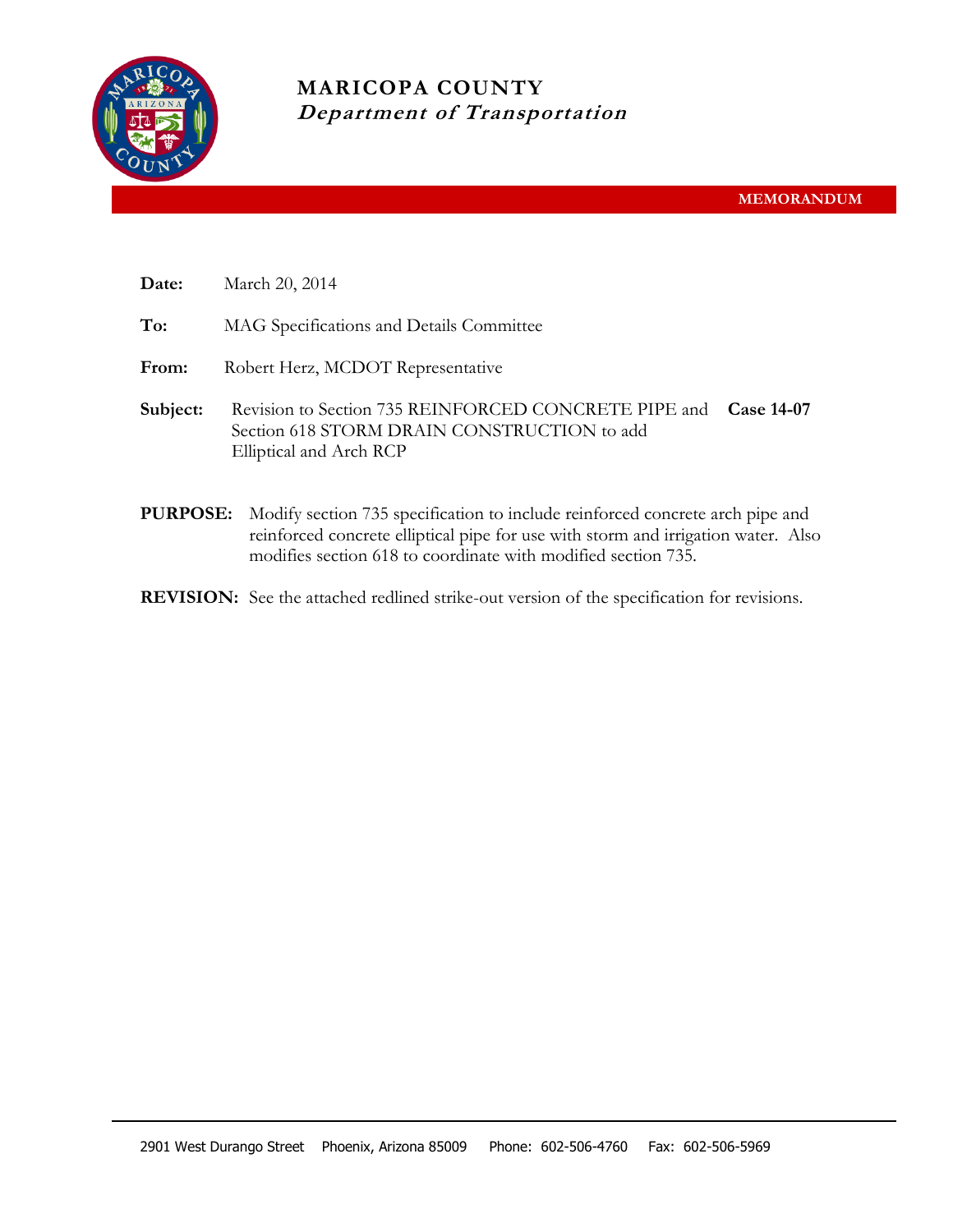**SECTION 735 Case 14-07 - 3/20/2014**

# **REINFORCED CONCRETE PIPE**

#### **735.1 GENERAL:**

These specifications cover reinforced concrete pipe and related structures intended to be used for conveyance of sewage, industrial waste, and storm and irrigation water.

Except as modified herein reinforced concrete pipe shall be manufactured and tested in conformance with the requirements of ASTM C76 for circular pipe, ASTM C506 for arch pipe, and ASTM C507 for elliptical pipe, except as modified herein.

The size, type, and D-load of the concrete pipe to be furnished shall be as shown on the plans, or as specified under the item of work for the project of which the pipe is a part and shall be for pipe installed by the open-cut method of construction.

When specified in the special provisions, four sets of pipe line layout drawings shall be furnished to the Engineer prior to the manufacture of the concrete pipe. Catch basin connector pipe need not be included in the pipe line layout; however, pipe stubs shall be included. In lieu of including catch basin connector pipe in the pipe layout, a list of catch basin connector pipes shall accompany the layout. The connector pipe list shall contain the following information.

 $nd$  D-load of pipe.

n at which

(C) Number of section of pipe, length of section, type of sections (straight, horizontal bevel, vertical bevel, etc.).

The pipe layouts will be used by the Contracting Agency for reference only, but their use shall in no way relieve the Contractor of the responsibility for the correctness of the layout.

(D) All pipe installed in tunnels shall be ASTM C76, Class III. Pipe stronger than that specified may be furnished at the Contractor's option, and at no additional cost to the Contracting Agency, provided such pipe conforms in all other respects to the applicable provisions of these specifications.

Whatever struts or other protective methods proved necessary to furnish and install the pipe to meet the limitation of cracks as specified herein, shall be provided and maintained throughout pipe handling and transportation.

#### **735.2 QUALITYBELL JOINT REINFORCEMENT:**

#### Reinforced concrete pipe shall be manufactured and tested in conformance with the requirements of ASTM C76, except as modified herein.

All reinforced concrete pipes less than 36 inch inside diameter and the same approximate equivalent size shall include an area of reinforcing steel in the bell not less than the area required for the circumferential reinforcement in the wall of the pipe.

## **735.3 CURVES, BENDS AND CLOSURES:**

Horizontal and vertical long-radius curves shall be formed by bevel adapters or by beveling the straight pipe joint. The bevel of the pipe shall not exceed 5 degrees and the total angular deflection, for beveled pipe, shall not exceed 10 degrees. Small angular changes may be made with straight pipe provided that the joint opening does not exceed 3/4 inch. Short radius curves and closures shall be formed with fabricated specials; however, the angular deflection of any segment of the fabricated section shall not exceed 10 degrees.

## **735.4 MATERIALS:**

Except when otherwise permitted by the Engineer, no materials other than water, Portland cement, Pozzolanic materials, mineral aggregates and steel shall be used in the manufacturing of the pipe $\frac{1}{\sqrt{6}}$ with the following exceptions:

**Comment [RTH1]:** This belongs in the installation specification (section 618) not in the pipe material specification. Therefor it has been moved to section 618.1 and deleted from this specification.

**Comment [RTH2]:** Moved to Section 618. Since coordination and submittal of the pipe line layout drawings is the responsibility of the construction contractor.

**Comment [RTH3]:** Section 618.3 paragraph 7 requires all RCP installed under Permit to be Class III or stronger therefore the first sentence is deleted. Also since this is an engineering design requirement and not a pipe material specification it should be deleted from this specification.

**Comment [RTH4]:** This belongs in the installation specification (section 618.1) not in the pipe material specification. Therefor it has been moved to section 618.1 and deleted from this specification.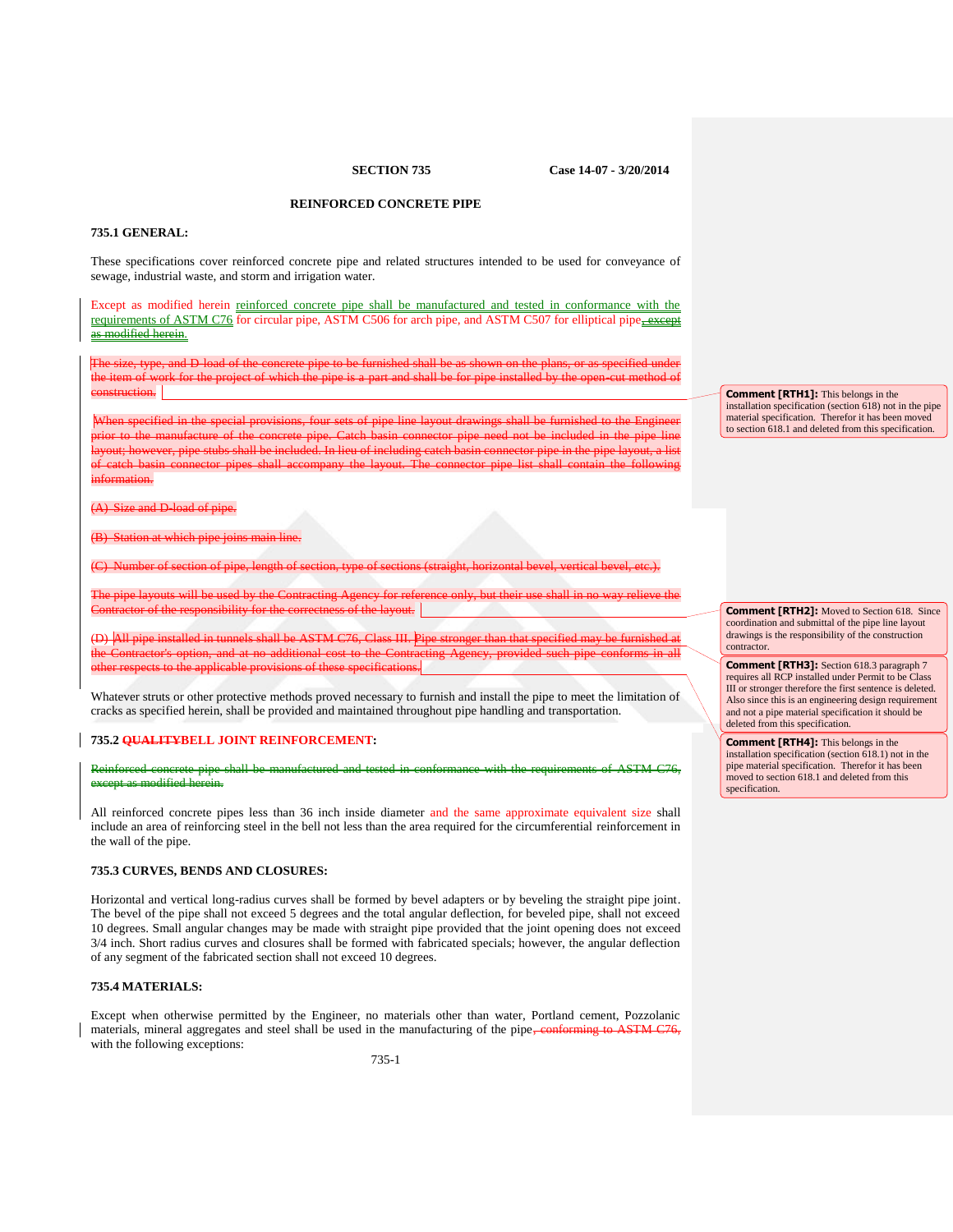(A) Portland Cement: Portland cement shall comply with ASTM C150, Type II, and low alkali. The pipe manufacturer shall supply a cement mill certificate in triplicate for each load of cement delivered, showing the specification, type, chemical analysis, and quantity. In lieu of the above, on stockpiled pipe the manufacturer shall certify that the type of cement used meets this specification. The pipe manufacturer shall also certify in writing that the cement content of the concrete complies with the specifications as to yield per cubic yard of concrete poured.

(B) Concrete Admixtures: The pipe manufacturer shall certify in writing that no calcium chloride or admixture containing calcium chloride has been used in the manufacture of the pipe. Other admixtures may be used if approved by the Engineer. The pipe manufacturer shall certify to the brand and chemical content of such admixtures used.

(C) Steel Reinforcement: The pipe manufacturer shall supply three copies of mill certificates showing heat numbers, chemical analysis, and physical tests on reinforcing steel. In lieu of the above, on stockpiled pipe the manufacturer shall certify that the type of steel used meets this specification. The less than 5 percent below that shown on the shop drawing for any one pipe.

(D) Rubber gaskets shall be in accordance with ASTM C443.

#### **735.5 MANUFACTURER'S QUALIFICATIONS AND EQUIPMENT REQUIREMENTS:**

The manufacturer shall be competent to manufacture the type, size and quality of pipe; in addition, the manufacturer shall have satisfactory curing and storage facilities, and satisfactory financial resources.

Calibration of Cement and Aggregate Scales: The pipe manufacturer shall make whatever alterations are necessary to his equipment to enable the Contracting Agency's Sealer or State Inspector of Weights and Measures to check, calibrate, and seal the aggregate and cement scales used in the pipe production.

#### **735.6 CURING OF PIPE:**

(A) Steam Curing: The manufacturer shall provide adequate steam plant, piping, enclosures, and other facilities for curing the pipe. The enclosures shall be such that the temperature is maintained continuously between 110 and 150°F.

(B) Curing of the pipe shall not commence until the concrete has attained its initial set, but in any event not sooner than 1 hour and no later than 8 hours after placing of the concrete. Rate of rise of temperature shall not exceed 30°F per hour.

(C) Water Curing: The pipe shall be kept moist during daylight hours. The pipe, including the ends, shall be covered with burlap for the first 3 days, except that, if the pipe is kept constantly and completely wet with fog sprays during the daylight hours, the burlap covering may be omitted. If the manufacturer fails to proceed immediately with the required water curing, he shall seal the surfaces of the concrete, except joint surfaces that are to be grouted, shall be sealed with an approved, white pigmented sealing compound in accordance with Section 726.

#### **735.7 TESTS AND ACCEPTANCE:**

(A) Basis of Acceptance: The basis of acceptance for the reinforced concrete pipe shall be in accordance with ASTM C76, ASTM C506, or ASTM C507, as applicable, including by the method stated in the special provision and as amended herein. However, the purchaser may, at his option, make concrete cylinder tests for the purpose of determining release dates for shipment of the pipe and for his information in regard to general quality of the concrete.

(B) Segregation of Material: The slump of the concrete mix shall not exceed 4 inches so as to preclude excessive segregation of the materials used and shall be proportioned so that the result shall be a homogeneous concrete mixture of such quality that the pipe will conform to the tests and design requirements of these specifications.

(C) A pipe has failed the D-load test when the opening crack exceeds .01 inch for a distance of 1 foot when measured at close intervals. These measurements are taken within the 1 foot measured span only when the crack line is more or less parallel to the axis of the pipe, as it is obvious that where the crack deviates substantially from parallel, and approaches a direction normal to the axis, that the edges of the crack tend to slip past each other, instead of opening up under load. The intent of the test is to measure the crack opening under stress.

**Comment [RTH5]:** Shop drawings for pipe fabrication is not required therefor this should be deleted.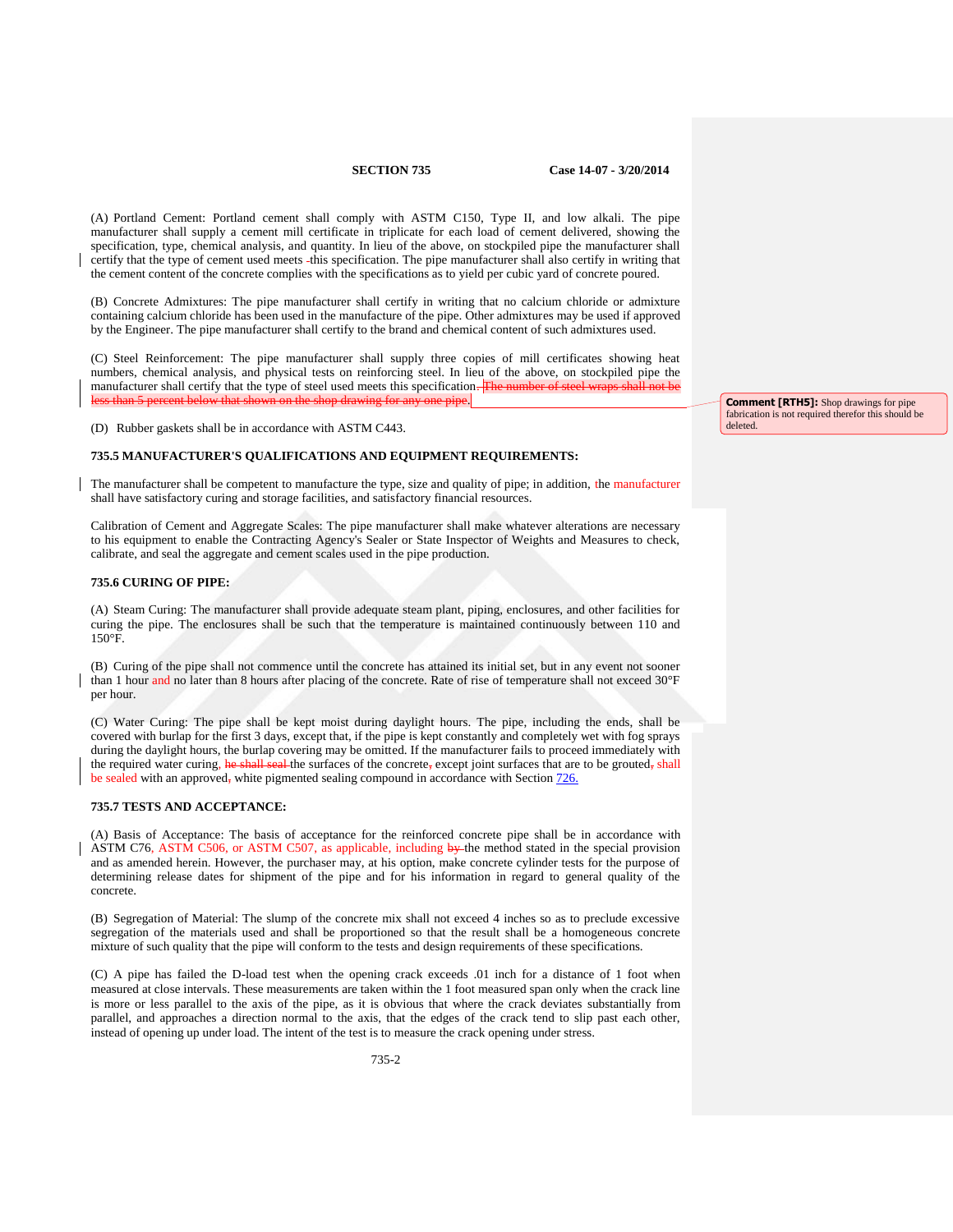(D) Porous or honeycomb concrete areas 6 inches or less in diameter may be removed and repaired. Pipe having defects or repairs greater than 6 inches in diameter will not be accepted.

(E) Any crack exceeding 1 foot in length that goes completely through the pipe, is not considered acceptable whether repaired or not, except that a single end crack that does not exceed the depth of the joint as measured from the end to the inside shoulder is acceptable.

(F) Any crack that is .01 inch in width for one-sixteenth inch in depth or deeper, for a length of 1 foot or more and continues as a hairline crack down to the reinforcing steel for over 1/2 the length of the pipe is not considered acceptable whether repaired or not.

(G) A single continuous hairline crack which does not extend to the reinforcing steel and not in excess of .01 inch in width for a distance of 1 foot is acceptable without repair. This type of crack, longer than 1 foot shall be repaired.

(H) Repairs shall be made by filling the defect with epoxy under pressure or by chipping out a V-Section to the full depth of the defect and repairing with an approved patching compound. The composition of the patching compound shall be furnished to the Engineer for approval.

(I) The words regarding acceptability and repair ability in the above paragraphs shall also apply when the crack occurs after loading of the pipe in the trench with backfill. Cracks wider than .01 inch shall be assumed to indicate overstress of the steel. In such case, the defective portion of the installation shall be replaced or repaired in a manner acceptable to the Engineer. After structural repairs are completed, the remaining cracks shall be filled as required above. All corrective measures shall be at the expense of the Contractor.

(J) Blisters: All pipe joints having blisters involving less than 1/4 the interior surface area shall be repaired by removing all loose material and exposing all hollow area and replacing with fresh concrete properly bonded, with an acceptable bonding agent, and curing the repair with membrane coating. Blisters with larger areas are not considered to be repairable or acceptable.

(K) Painting of pipe, or portion of pipe, with grout to cover defects, minor or major, will not be permitted until approved by the Engineer.

(L) Where the modified or special design method, under the ASTM Standard C76 is elected, acceptance on the basis of material tests and inspection of manufactured pipe for defects and imperfections shall be as stated in the ASTM C76 Standard, and as amended herein. However, one joint of each size and D-load shall be selected by the Engineer for test purposes, and shall be tested for strength by the 3 edge bearing method, ASTM C497, with the results being used for confirmation of the submitted design for this D-load. If the pipe section tested fails in compression or shear before reaching the D-load specified, the test shall be considered a failure. Additional sections of the same diameter size and class shall be tested as specified above until the load requirements are met for the Dload strength. This test procedure shall be accomplished only once per manufacture regardless of the number of contractors he supplies. Placing of reinforcing steel in the test section of pipe to control shear cracks will not be permitted.

Requirements regarding defects shall be the same as stated above for standard pipe.

Concrete test requirements specified under compression tests of the ASTM C76 Standard shall be amended in part to read as follows: "The average of any 5 consecutive strength tests of the laboratory-cured specimens shall be equal to or greater than the specified strength set forth in the design strength requirements Ttables III, IV, or V for the type and class of pipe being produced, and not more than 20 percent of the strength tests shall have values less than the specified strength. If more than 20 percent have values less than the specified strength, the lot represented shall be considered to be defective and not acceptable. In no case shall any cylinder tested fall below 80 percent of the specified design strength. If anyone cylinder falls below 80 percent of the specified design strength, then the entire production represented by that cylinder will not be accepted for purchase by the Contracting Agency unless the Contractor can demonstrate by coring to the satisfaction of the Engineer, that the cylinder in question is not representative of the entire production, or is representative of only a portion of the entire production."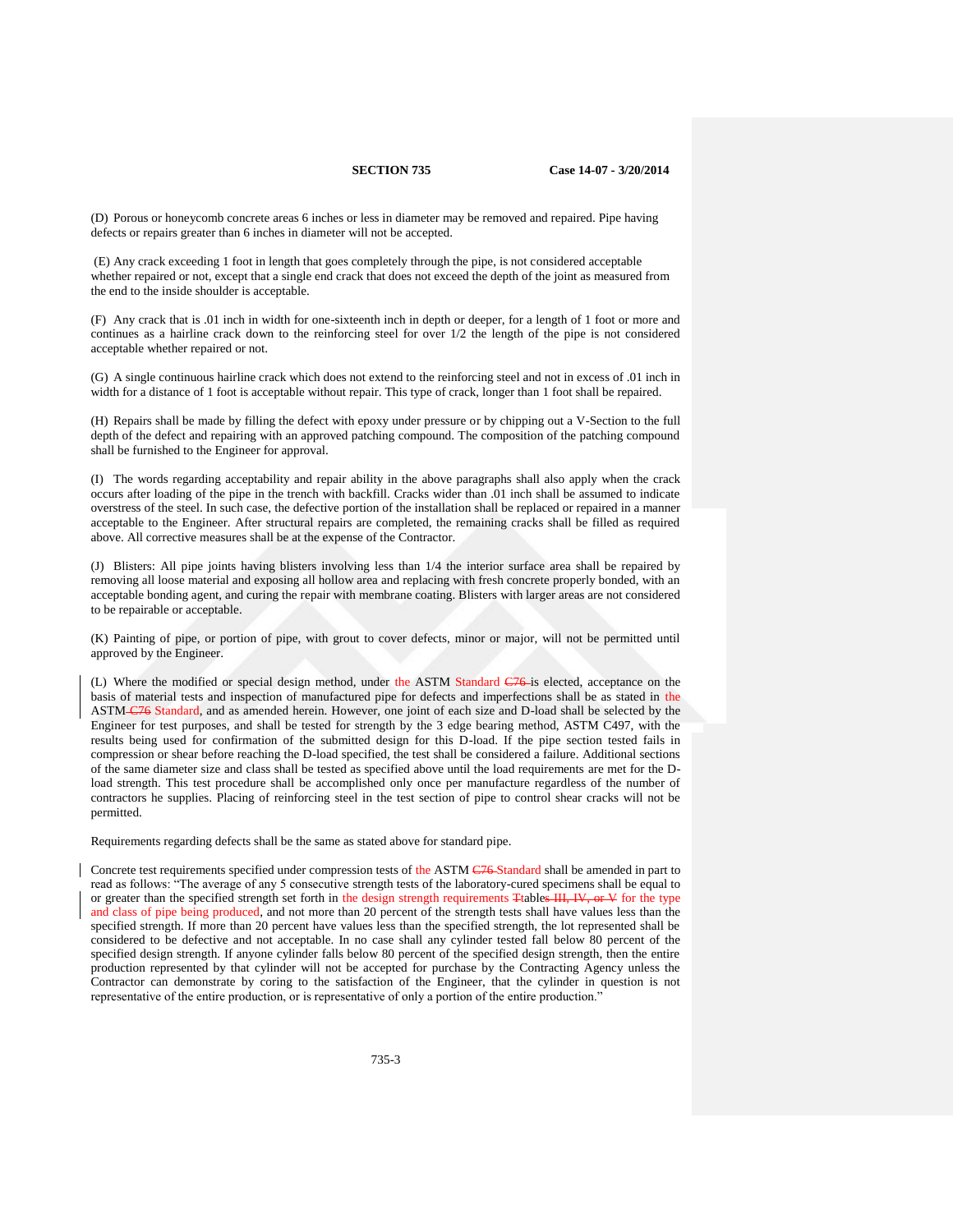During the fabrication of the pipe, concrete cylinders shall be made from a representative sample of the concrete. Concrete cylinders and slump tests shall be made by the Engineer or under his direct supervision. A set of cylinders shall consist of **threefive**. A minimum of one set shall be made for each day's production.

In vibrated and spun pipe, where the slump of the concrete approaches 0, the cylinders shall be made as follows:

Fill the cylinder can in 3 equal layers. Each layer shall be vibrated and assisted by rodding or other mechanical contrivance simultaneously until the moisture comes to the surface. Care shall be taken that the material is not overvibrated which will cause segregation. When the moisture rises to the surface of the third layer, it is struck off and leveled. The cap is put on the cylinder and it is marked for identification. It shall then be steam cured in the same manner as the pipe, at the conclusion of which, the cylinders shall be brought into the laboratory for standard moist curing until the prescribed time for the compressive test.

The cylinders shall be made according to ASTM C31 where the pipe is manufactured with concrete that has enough slump for the material to be hand rodded. For reinforced concrete pipe made by the centrifugal method, the manufacturer may substitute centrifugally cast test cylinders for standard test cylinders. Centrifugally cast cylinders shall be made in accordance with AWWA C302 and cured in the same manner as normal test cylinders, except that the net area of the hollow cylinder will be used to determine the compressive strength.

#### **735.8 DOWNGRADING OF PIPE:**

For the purpose of these specifications, downgrade pipe shall be defined as pipe which is to be used under loads less than that for which they have been designed.

### **735.9 SANITARY SEWER PIPE:**

In addition to the above, sewer pipe shall meet the requirements of ASTM C76, reinforced concrete pipe having Oring Rubber Gasket Joints with an interior lining of plastic liner plate in accordance with Section 741.

(A) Pipe Design: The wall thickness and the amount of circumferential reinforcement shall not be less than that required for the D-load indicated on the plans and required by the specifications. The calculations for wall thickness and amount of steel area per foot of pipe, having concrete lining, shall be for a pipe 2 inches larger in internal diameter than that specified on the plans. The additional concrete lining shall not be considered in the calculation for the area of steel required, nor in any of the load calculations.

D-load class of pipe and the date poured shall be plainly marked inside each pipe section. Specific approval must be obtained, prior to submitting a bid; to decrease the cover over the reinforcing steel at the joint should the steel interfere with the rubber gasket in the groove at the spigot end.

(B) Pipe Construction: Tamped or packer head pipe will not be allowed. Pipe having concrete lining shall have the internal diameters indicated on the plans, measured to the inside of the additional 1 inch of covering. The various sizes of pipe shall be centrifugally spun. Pipe having plastic liner plate shall be vibrocast to 1/2 inch tolerance to match the unlined pipe of the D-load indicated on the plans.

(C) Test and Acceptance: In addition to the statements above, any crack that goes completely through the pipe, regardless of length of crack is not considered acceptable whether repaired or not, except that a single end crack that does not exceed the depth of the joint as measured from the end to the inside shoulder is acceptable.

#### **735.10 ACCEPTANCE MARK:**

The Engineer may, at the place of manufacturer, indicate his acceptance of the pipe for delivery to the job by marking the pipe with the Contracting Agency's mark. Such acceptance, however, shall not be considered a final acceptance.

If the pipe is subsequently rejected, the mark placed thereon by the Engineer shall be defaced.

- *End of Section* **-**

**Comment [RTH6]:** A minimum of five cylinders is required by each of the ASTM standards.

**Comment [RTH7]:** This section serves no purpose therefor I suggest that it be deleted.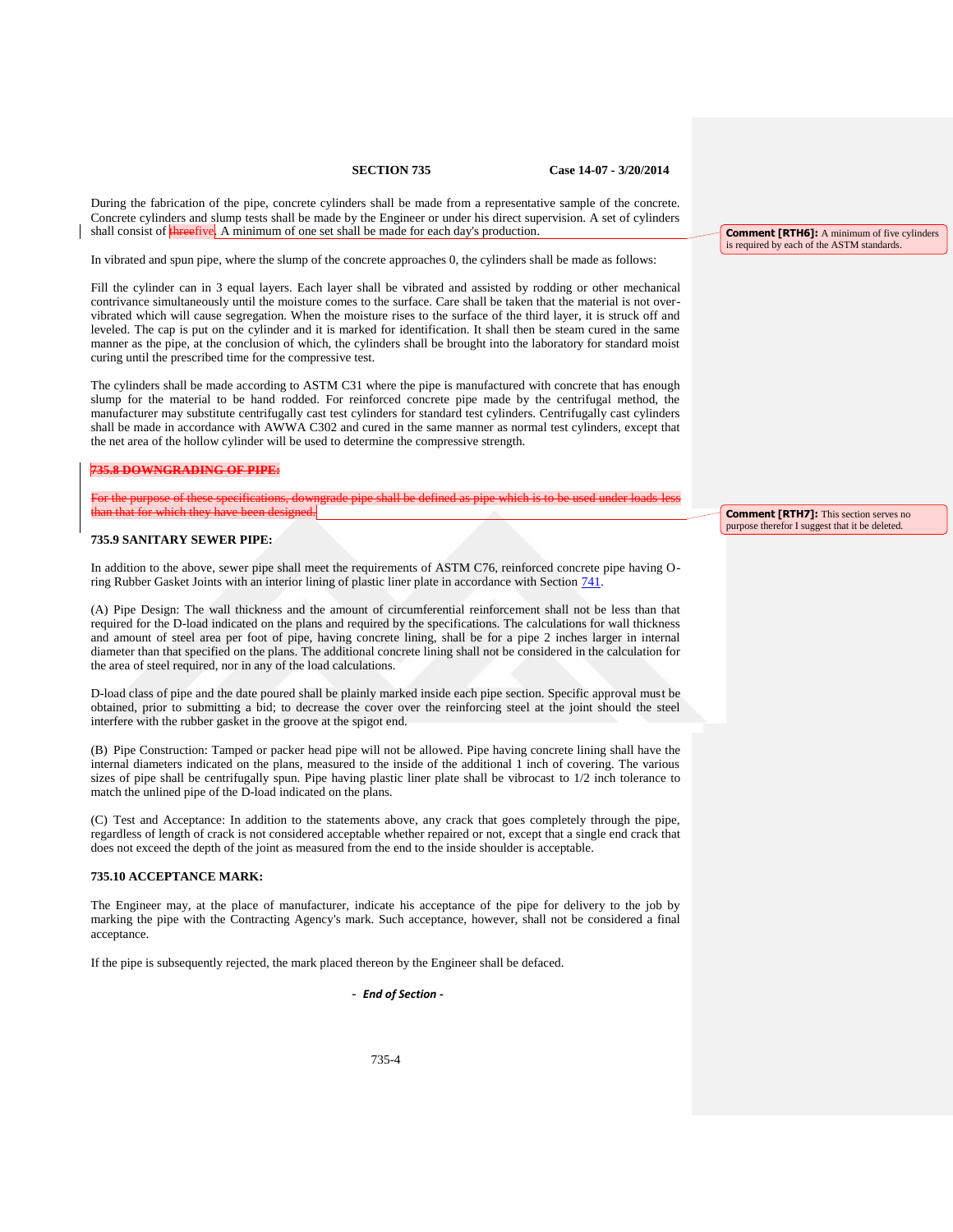# **REINFORCED CONCRETE PIPE**

# **735.1 GENERAL:**

These specifications cover reinforced concrete pipe and related structures intended to be used for conveyance of sewage, industrial waste, and storm and irrigation water.

Except as modified herein reinforced concrete pipe shall be manufactured and tested in conformance with the requirements of ASTM C76 for circular pipe, ASTM C506 for arch pipe, and ASTM C507 for elliptical pipe.

Whatever struts or other protective methods proved necessary to furnish and install the pipe to meet the limitation of cracks as specified herein, shall be provided and maintained throughout pipe handling and transportation.

# **735.2 BELL JOINT REINFORCEMENT:**

All reinforced concrete pipes less than 36 inch inside diameter and the same approximate equivalent size shall include an area of reinforcing steel in the bell not less than the area required for the circumferential reinforcement in the wall of the pipe.

## **735.3 CURVES, BENDS AND CLOSURES:**

Horizontal and vertical long-radius curves shall be formed by bevel adapters or by beveling the straight pipe joint. The bevel of the pipe shall not exceed 5 degrees and the total angular deflection, for beveled pipe, shall not exceed 10 degrees. Small angular changes may be made with straight pipe provided that the joint opening does not exceed 3/4 inch. Short radius curves and closures shall be formed with fabricated specials; however, the angular deflection of any segment of the fabricated section shall not exceed 10 degrees.

# **735.4 MATERIALS:**

Except when otherwise permitted by the Engineer, no materials other than water, Portland cement, Pozzolanic materials, mineral aggregates and steel shall be used in the manufacturing of the pipe with the following exceptions:

(A) Portland Cement: Portland cement shall comply with ASTM C150, Type II, and low alkali. The pipe manufacturer shall supply a cement mill certificate in triplicate for each load of cement delivered, showing the specification, type, chemical analysis, and quantity. In lieu of the above, on stockpiled pipe the manufacturer shall certify that the type of cement used meets this specification. The pipe manufacturer shall also certify in writing that the cement content of the concrete complies with the specifications as to yield per cubic yard of concrete poured.

(B) Concrete Admixtures: The pipe manufacturer shall certify in writing that no calcium chloride or admixture containing calcium chloride has been used in the manufacture of the pipe. Other admixtures may be used if approved by the Engineer. The pipe manufacturer shall certify to the brand and chemical content of such admixtures used.

(C) Steel Reinforcement: The pipe manufacturer shall supply three copies of mill certificates showing heat numbers, chemical analysis, and physical tests on reinforcing steel. In lieu of the above, on stockpiled pipe the manufacturer shall certify that the type of steel used meets this specification.

(D) Rubber gaskets shall be in accordance with ASTM C443.

# **735.5 MANUFACTURER'S QUALIFICATIONS AND EQUIPMENT REQUIREMENTS:**

The manufacturer shall be competent to manufacture the type, size and quality of pipe; in addition, the manufacturer shall have satisfactory curing and storage facilities, and satisfactory financial resources.

Calibration of Cement and Aggregate Scales: The pipe manufacturer shall make whatever alterations are necessary to his equipment to enable the Contracting Agency's Sealer or State Inspector of Weights and Measures to check, calibrate, and seal the aggregate and cement scales used in the pipe production.

# **735.6 CURING OF PIPE:**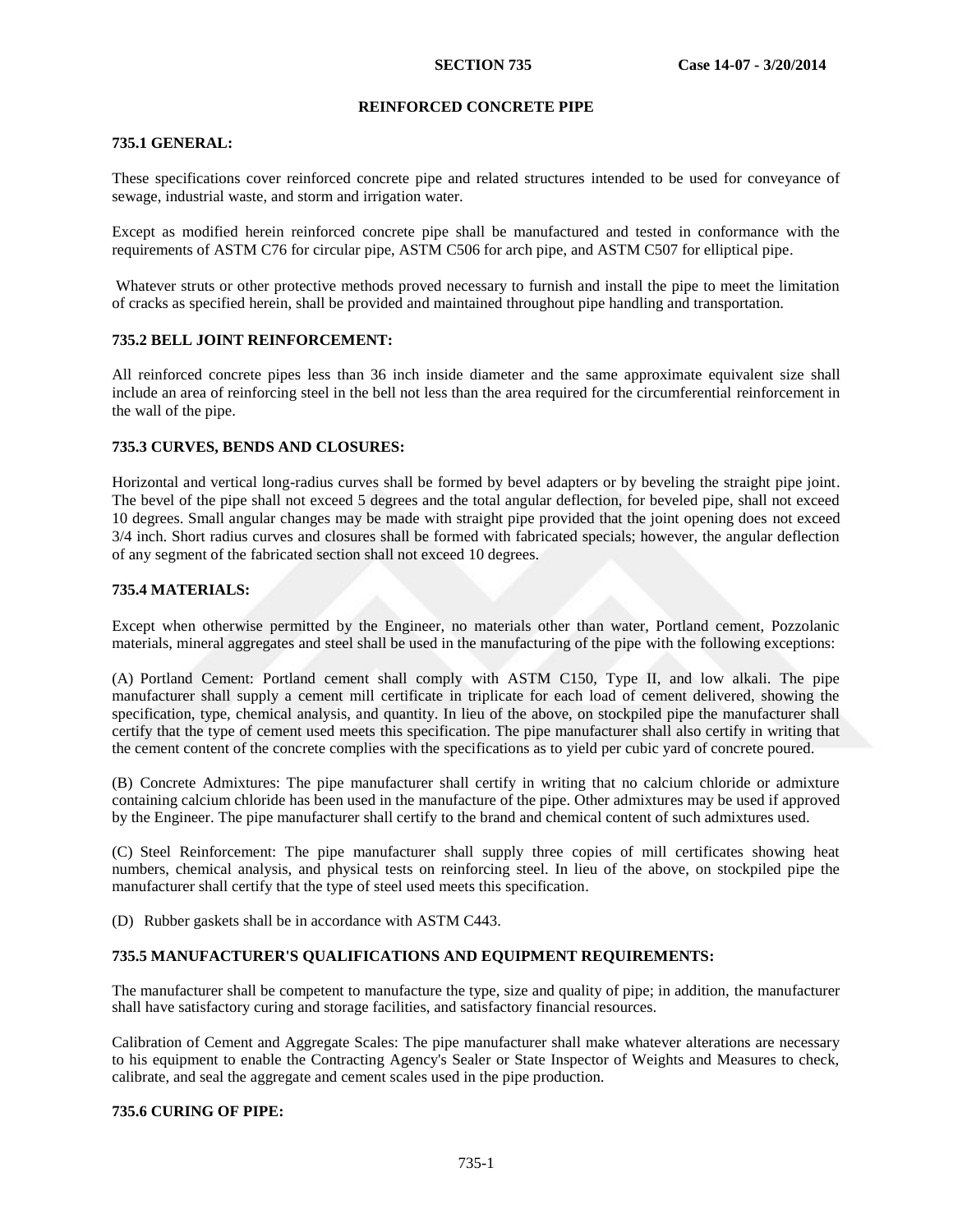(A) Steam Curing: The manufacturer shall provide adequate steam plant, piping, enclosures, and other facilities for curing the pipe. The enclosures shall be such that the temperature is maintained continuously between 110 and 150°F.

(B) Curing of the pipe shall not commence until the concrete has attained its initial set, but in any event not sooner than 1 hour and no later than 8 hours after placing of the concrete. Rate of rise of temperature shall not exceed 30°F per hour.

(C) Water Curing: The pipe shall be kept moist during daylight hours. The pipe, including the ends, shall be covered with burlap for the first 3 days, except that, if the pipe is kept constantly and completely wet with fog sprays during the daylight hours, the burlap covering may be omitted. If the manufacturer fails to proceed immediately with the required water curing, the surfaces of the concrete except joint surfaces that are to be grouted shall be sealed with an approved white pigmented sealing compound in accordance with Section 726.

# **735.7 TESTS AND ACCEPTANCE:**

(A) Basis of Acceptance: The basis of acceptance for the reinforced concrete pipe shall be in accordance with ASTM C76, ASTM C506, or ASTM C507, as applicable, including the method stated in the special provision and as amended herein. However, the purchaser may, at his option, make concrete cylinder tests for the purpose of determining release dates for shipment of the pipe and for his information in regard to general quality of the concrete.

(B) Segregation of Material: The slump of the concrete mix shall not exceed 4 inches so as to preclude excessive segregation of the materials used and shall be proportioned so that the result shall be a homogeneous concrete mixture of such quality that the pipe will conform to the tests and design requirements of these specifications.

(C) A pipe has failed the D-load test when the opening crack exceeds .01 inch for a distance of 1 foot when measured at close intervals. These measurements are taken within the 1 foot measured span only when the crack line is more or less parallel to the axis of the pipe, as it is obvious that where the crack deviates substantially from parallel, and approaches a direction normal to the axis, that the edges of the crack tend to slip past each other, instead of opening up under load. The intent of the test is to measure the crack opening under stress.

(D) Porous or honeycomb concrete areas 6 inches or less in diameter may be removed and repaired. Pipe having defects or repairs greater than 6 inches in diameter will not be accepted.

(E) Any crack exceeding 1 foot in length that goes completely through the pipe, is not considered acceptable whether repaired or not, except that a single end crack that does not exceed the depth of the joint as measured from the end to the inside shoulder is acceptable.

(F) Any crack that is .01 inch in width for one-sixteenth inch in depth or deeper, for a length of 1 foot or more and continues as a hairline crack down to the reinforcing steel for over 1/2 the length of the pipe is not considered acceptable whether repaired or not.

(G) A single continuous hairline crack which does not extend to the reinforcing steel and not in excess of .01 inch in width for a distance of 1 foot is acceptable without repair. This type of crack, longer than 1 foot shall be repaired.

(H) Repairs shall be made by filling the defect with epoxy under pressure or by chipping out a V-Section to the full depth of the defect and repairing with an approved patching compound. The composition of the patching compound shall be furnished to the Engineer for approval.

(I) The words regarding acceptability and repair ability in the above paragraphs shall also apply when the crack occurs after loading of the pipe in the trench with backfill. Cracks wider than .01 inch shall be assumed to indicate overstress of the steel. In such case, the defective portion of the installation shall be replaced or repaired in a manner acceptable to the Engineer. After structural repairs are completed, the remaining cracks shall be filled as required above. All corrective measures shall be at the expense of the Contractor.

(J) Blisters: All pipe joints having blisters involving less than 1/4 the interior surface area shall be repaired by removing all loose material and exposing all hollow area and replacing with fresh concrete properly bonded, with an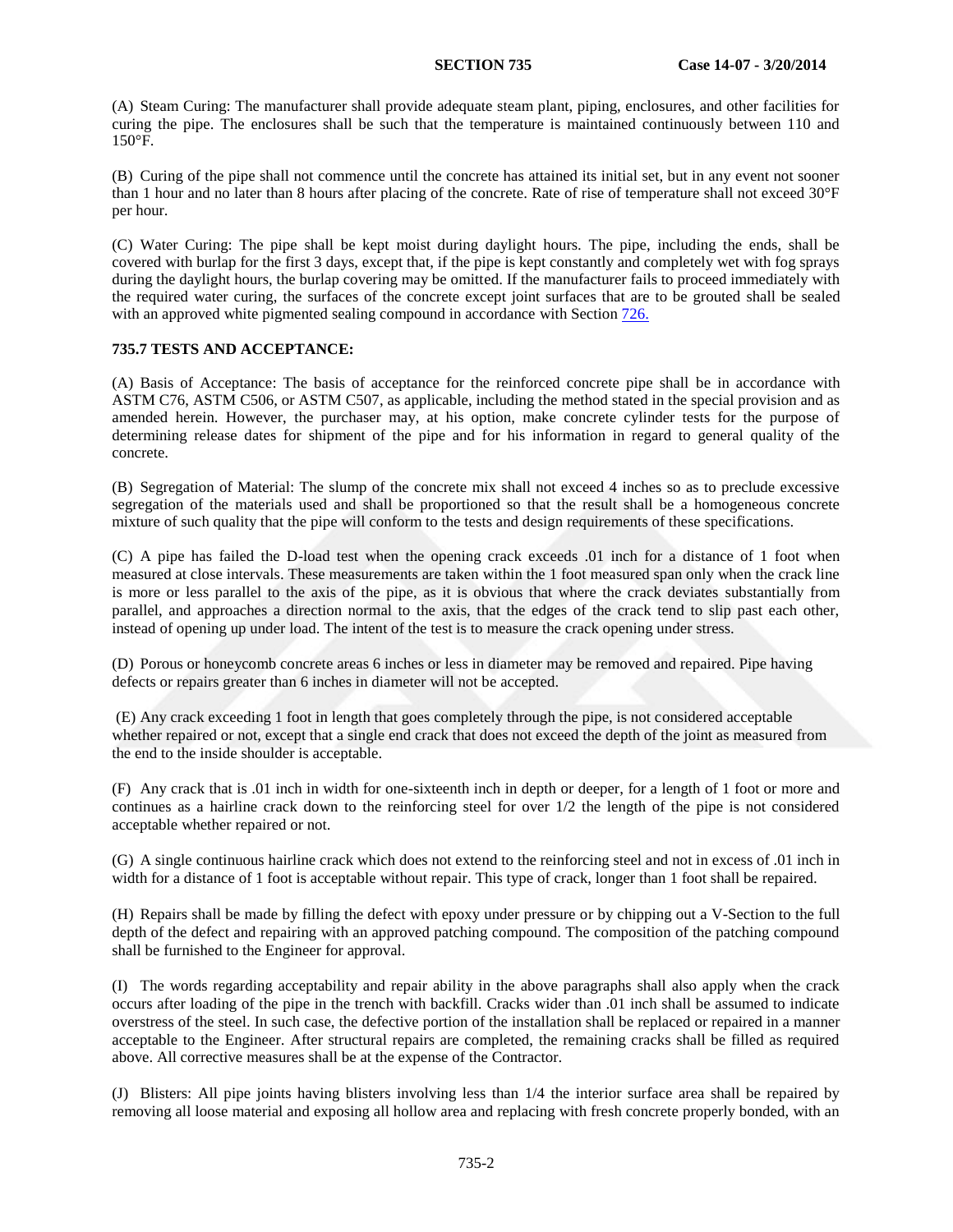acceptable bonding agent, and curing the repair with membrane coating. Blisters with larger areas are not considered to be repairable or acceptable.

(K) Painting of pipe, or portion of pipe, with grout to cover defects, minor or major, will not be permitted until approved by the Engineer.

(L) Where the modified or special design method, under the ASTM Standard is elected, acceptance on the basis of material tests and inspection of manufactured pipe for defects and imperfections shall be as stated in the ASTM Standard, and as amended herein. However, one joint of each size and D-load shall be selected by the Engineer for test purposes, and shall be tested for strength by the 3 edge bearing method, ASTM C497, with the results being used for confirmation of the submitted design for this D-load. If the pipe section tested fails in compression or shear before reaching the D-load specified, the test shall be considered a failure. Additional sections of the same diameter size and class shall be tested as specified above until the load requirements are met for the D-load strength. This test procedure shall be accomplished only once per manufacture regardless of the number of contractors he supplies. Placing of reinforcing steel in the test section of pipe to control shear cracks will not be permitted.

Requirements regarding defects shall be the same as stated above for standard pipe.

Concrete test requirements specified under compression tests of the ASTM Standard shall be amended in part to read as follows: "The average of any 5 consecutive strength tests of the laboratory-cured specimens shall be equal to or greater than the specified strength set forth in the design strength requirements table for the type and class of pipe being produced, and not more than 20 percent of the strength tests shall have values less than the specified strength. If more than 20 percent have values less than the specified strength, the lot represented shall be considered to be defective and not acceptable. In no case shall any cylinder tested fall below 80 percent of the specified design strength. If anyone cylinder falls below 80 percent of the specified design strength, then the entire production represented by that cylinder will not be accepted for purchase by the Contracting Agency unless the Contractor can demonstrate by coring to the satisfaction of the Engineer, that the cylinder in question is not representative of the entire production, or is representative of only a portion of the entire production."

During the fabrication of the pipe, concrete cylinders shall be made from a representative sample of the concrete. Concrete cylinders and slump tests shall be made by the Engineer or under his direct supervision. A set of cylinders shall consist of five. A minimum of one set shall be made for each day's production.

In vibrated and spun pipe, where the slump of the concrete approaches 0, the cylinders shall be made as follows:

Fill the cylinder can in 3 equal layers. Each layer shall be vibrated and assisted by rodding or other mechanical contrivance simultaneously until the moisture comes to the surface. Care shall be taken that the material is not overvibrated which will cause segregation. When the moisture rises to the surface of the third layer, it is struck off and leveled. The cap is put on the cylinder and it is marked for identification. It shall then be steam cured in the same manner as the pipe, at the conclusion of which, the cylinders shall be brought into the laboratory for standard moist curing until the prescribed time for the compressive test.

The cylinders shall be made according to ASTM C31 where the pipe is manufactured with concrete that has enough slump for the material to be hand rodded. For reinforced concrete pipe made by the centrifugal method, the manufacturer may substitute centrifugally cast test cylinders for standard test cylinders. Centrifugally cast cylinders shall be made in accordance with AWWA C302 and cured in the same manner as normal test cylinders, except that the net area of the hollow cylinder will be used to determine the compressive strength.

# **735.9 SANITARY SEWER PIPE:**

In addition to the above, sewer pipe shall meet the requirements of ASTM C76, reinforced concrete pipe having Oring Rubber Gasket Joints with an interior lining of plastic liner plate in accordance with Section 741.

(A) Pipe Design: The wall thickness and the amount of circumferential reinforcement shall not be less than that required for the D-load indicated on the plans and required by the specifications. The calculations for wall thickness and amount of steel area per foot of pipe, having concrete lining, shall be for a pipe 2 inches larger in internal diameter than that specified on the plans. The additional concrete lining shall not be considered in the calculation for the area of steel required, nor in any of the load calculations.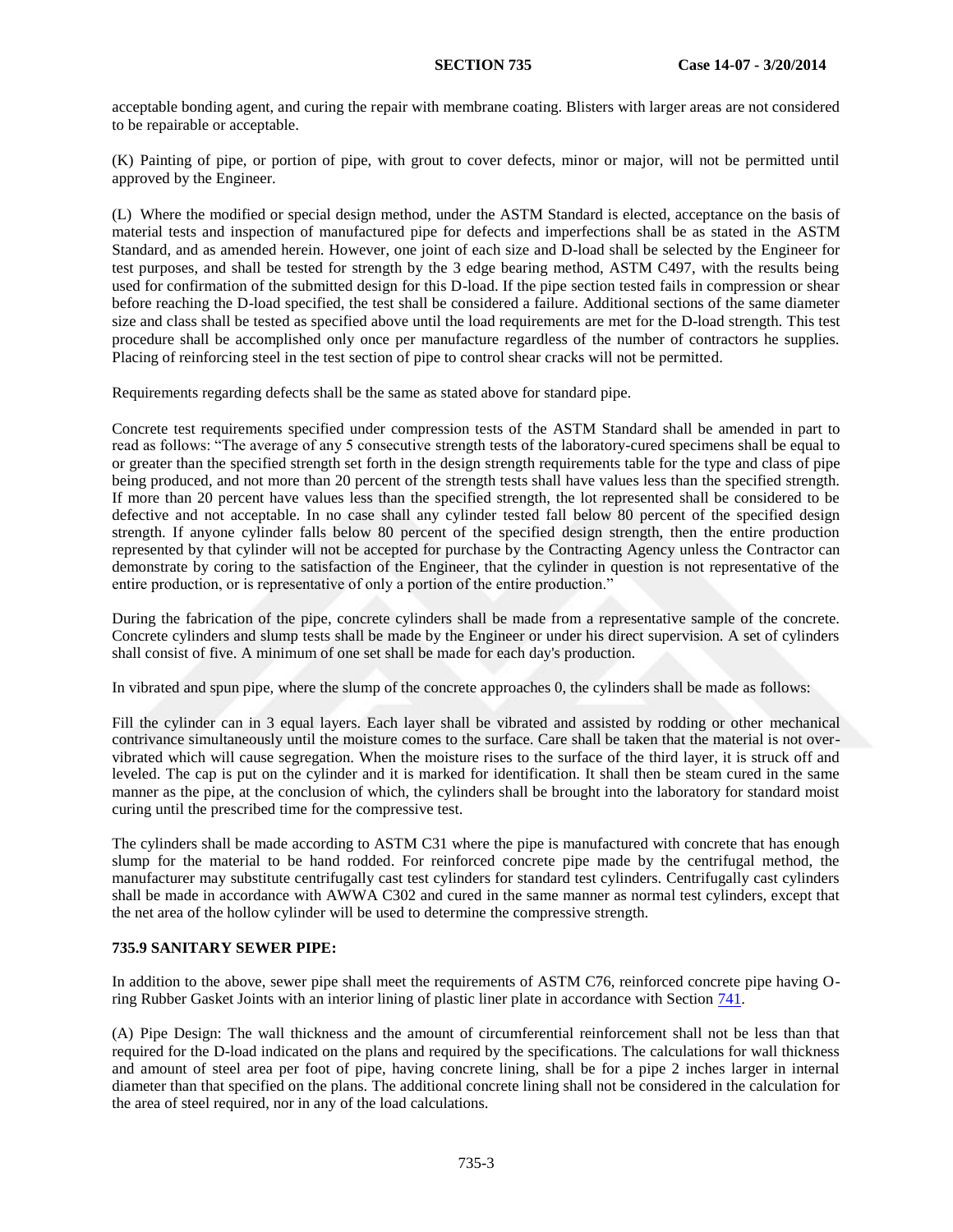D-load class of pipe and the date poured shall be plainly marked inside each pipe section. Specific approval must be obtained, prior to submitting a bid; to decrease the cover over the reinforcing steel at the joint should the steel interfere with the rubber gasket in the groove at the spigot end.

(B) Pipe Construction: Tamped or packer head pipe will not be allowed. Pipe having concrete lining shall have the internal diameters indicated on the plans, measured to the inside of the additional 1 inch of covering. The various sizes of pipe shall be centrifugally spun. Pipe having plastic liner plate shall be vibrocast to 1/2 inch tolerance to match the unlined pipe of the D-load indicated on the plans.

(C) Test and Acceptance: In addition to the statements above, any crack that goes completely through the pipe, regardless of length of crack is not considered acceptable whether repaired or not, except that a single end crack that does not exceed the depth of the joint as measured from the end to the inside shoulder is acceptable.

# **735.10 ACCEPTANCE MARK:**

The Engineer may, at the place of manufacturer, indicate his acceptance of the pipe for delivery to the job by marking the pipe with the Contracting Agency's mark. Such acceptance, however, shall not be considered a final acceptance.

If the pipe is subsequently rejected, the mark placed thereon by the Engineer shall be defaced.

- *End of Section* **-**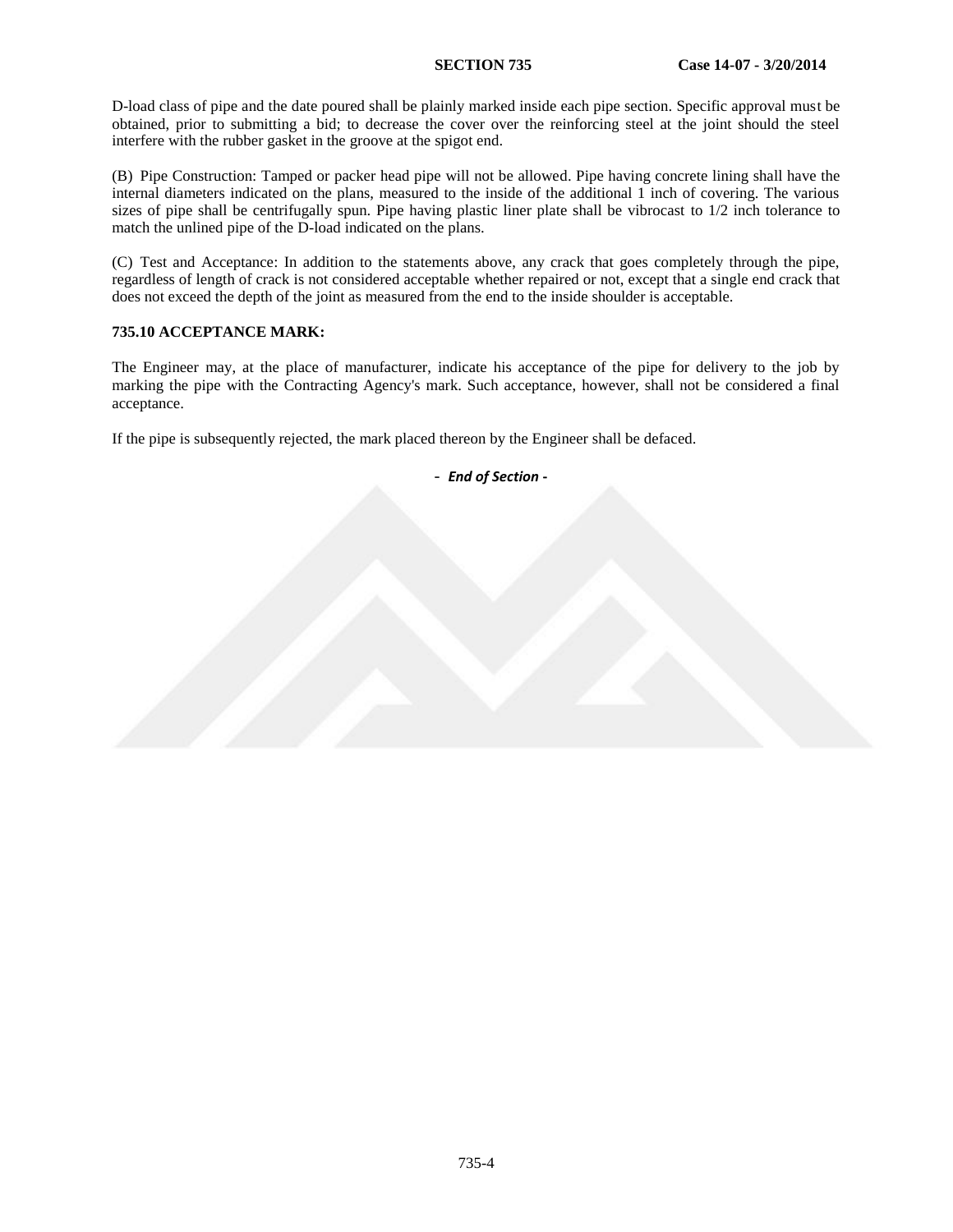# **SECTION 618**

# **STORM DRAIN CONSTRUCTION**

# **618.1 DESCRIPTION:**

| The size, type, and minimum strength of storm drain pipe shall be as shown on the plans, or as specified. Pipe stronger                                                                                                                                                                                                                                                                                                                                                                                                                                                                |                                                                                                                            |  |
|----------------------------------------------------------------------------------------------------------------------------------------------------------------------------------------------------------------------------------------------------------------------------------------------------------------------------------------------------------------------------------------------------------------------------------------------------------------------------------------------------------------------------------------------------------------------------------------|----------------------------------------------------------------------------------------------------------------------------|--|
| than that specified may be furnished at the Contractor's option and at no additional cost to the Contracting Agency.                                                                                                                                                                                                                                                                                                                                                                                                                                                                   | Comment [RTH1]: Moved from section<br>735.1(D)                                                                             |  |
| This section covers the installation of reinforced concrete pipe (RCP) line-and high density polyethylene (HDPE) pipe-line<br>construction-used for the conveyance of irrigation water and storm drainage in streets, easements, and alley right of ways,<br>under low hydrostatic heads. Section 620 identifies the installation requirements for cast-in-place concrete pipe (CIPP).                                                                                                                                                                                                 |                                                                                                                            |  |
| Installation of pipe in laterals of Salt River Valley Water Users' Association or other irrigation districts shall conform to the<br>specifications and permit of the respective irrigation district.                                                                                                                                                                                                                                                                                                                                                                                  |                                                                                                                            |  |
| Installation of pipe in State Highways shall conform to the specifications and permit of the Arizona Department of<br>Transportation.                                                                                                                                                                                                                                                                                                                                                                                                                                                  |                                                                                                                            |  |
| When specified in the special provisions pipe line layout drawings shall be furnished to the Engineer prior to the manufacture<br>of the concrete pipe. Catch basin connector pipe need not be included in the pipe line layout; however, special prefabricated<br>pipe connections to the main line shall be included. In lieu of including catch basin connector pipe in the pipe layout, a list of<br>catch basin connector pipes shall accompany the layout. The connector pipe list shall contain the following information.                                                      |                                                                                                                            |  |
| (A) Size and Class of pipe.                                                                                                                                                                                                                                                                                                                                                                                                                                                                                                                                                            |                                                                                                                            |  |
| (B) Station at which pipe joins main line.                                                                                                                                                                                                                                                                                                                                                                                                                                                                                                                                             |                                                                                                                            |  |
| (C) Number of section of pipe, length of section, type of sections (straight, horizontal bevel, vertical bevel, etc.).                                                                                                                                                                                                                                                                                                                                                                                                                                                                 |                                                                                                                            |  |
| The pipe layouts will be used by the Contracting Agency for reference only, but their use shall in no way relieve the<br>Contractor of the responsibility for the correctness of the layout.                                                                                                                                                                                                                                                                                                                                                                                           | Comment [RTH2]: Moved from section 735.1<br>and modified.                                                                  |  |
| 618.2 MATERIALS:                                                                                                                                                                                                                                                                                                                                                                                                                                                                                                                                                                       |                                                                                                                            |  |
| <del>All pipe, f</del> For permit construction <del>, shall be</del> reinforced concrete pipe strength shall be equal to or higher than <del>, ASTM C76</del><br>Class III, A-III, HE-III, or VE-III. of HDPE pipe shall be in accordance with ASTM F894, AASHTO 252 or AASHTO 294. For<br>reinforced concrete pipe, the minimum cover from the top of the pipe to the finished grade shall be 2 feet and the maximum<br>cover shall be 12 feet. The minimum and maximum cover for HDPE pipe shall be as specified in the special provisions or<br>the manufacturer's recommendations. |                                                                                                                            |  |
| All pipes installed under railroad tracks shall be reinforced concrete pipe, ASTM C76, Class V and the minimum cover over<br>all pipes shall be as specified in the railroad permit and/or special provisions. Bedding shall be in accordance with standard<br>details.                                                                                                                                                                                                                                                                                                                | Comment [RTH3]: Moved from section 618.3.                                                                                  |  |
| The concrete pipe RCP and HDPE pipe, specials, joints, gaskets, and testing shall be according to Sections 620 or 735-or<br>736 and 738, except as specified below or as modified by special provisions.                                                                                                                                                                                                                                                                                                                                                                               | Comment [RTH4]: Deleted section 736 since                                                                                  |  |
| (A) Specials: Pipe specials such as closure pieces, wyes, tees, bends, and manhole shafts shall be provided as indicated on<br>the plans, and such specials shall be made equal in strength, diameter, and other physical characteristics to the standard<br>straight pipe lengths by the use of extra concrete, extra reinforcing, or steel items. Drawings of specials shall be submitted to<br>the Engineer for approval before their fabrication.                                                                                                                                  | it is the specification for non-reinforced concrete<br>pipe. The above paragraphs moved from<br>section 618.3 require RCP. |  |
| (B) Rubber Gasket Joints: When rubber gasket pipe is used, the joint shall be sealed with a continuous ring gasket made of<br>a special composition rubber of such size and cross-section as to fill the annular space provided for it. The gasket shall be                                                                                                                                                                                                                                                                                                                            |                                                                                                                            |  |

618-1 Case 14-07 - 3/20/2014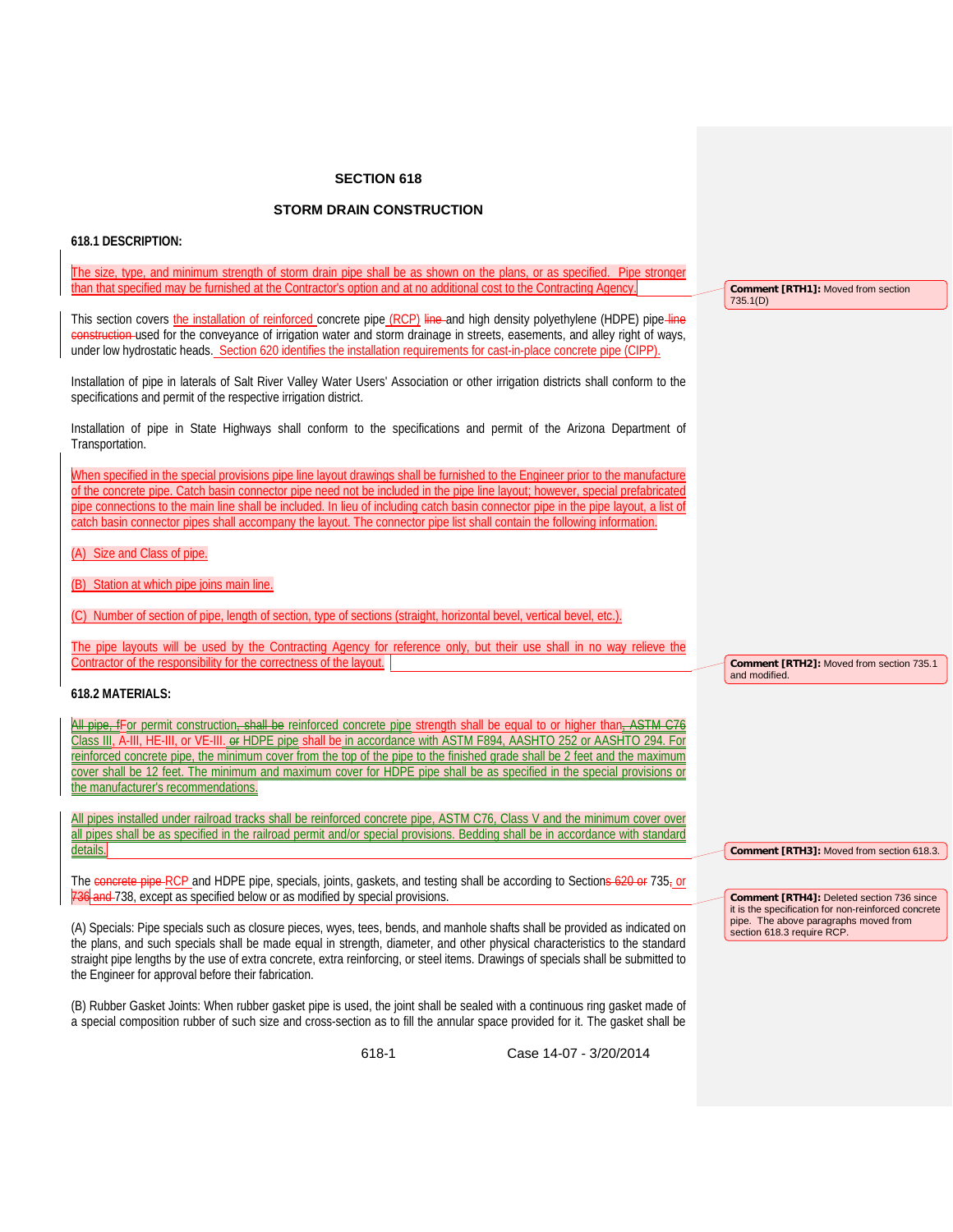the sole element depended upon to make the joint watertight, and shall have smooth surfaces, free from pits, blisters, porosity, and other imperfections.

- (1) Rubber Gaskets for RCP shall be in accordance with ASTM C443 or AASHTO M-315.
- (2) Rubber Gaskets for HDPE pipe shall be in accordance with Subsection 738.2.3.

(C) Water Stops: Water stops will be required when connecting HDPE pipe to concrete structures, manholes, etc. The water stop shall comply with Section 738 and will be installed per manufacturer recommendations.

(D) Cement Mortar Joints for RCP will be in accordance with Subsection 736.3.

#### **618.3 CONSTRUCTION METHODS:**

Excavation, bedding, backfilling, and compaction or consolidation of backfill and bedding of trenches shall be accomplished in accordance with Sections 601 and 603 for HDPE pipe, except as specified below, or as modified by special provisions.

The Contractor shall over-excavate the trench and fill with select materials in accordance with standard details.

Where the cover over the top of the pipe is less than 10 feet, the maximum trench width is unrestricted. The pay width, however, for pavement replacement shall remain in accordance with Section 336. For pipe, with 10 feet or more cover, the maximum trench width shall be as required by Sections 601 and 603 for HDPE pipe.

The laying of the pipe shall be in finished trenches free from water or debris, and shall be commenced at the lowest point, with the spigot ends pointing in the direction of the flow. Each pipe shall be laid firmly and true to line and grade, in such manner as to form a close concentric joint with the adjoining pipe and to prevent sudden off-sets of the flowline. Any adjustment to line and grade shall be made by scraping away or filling in under the body of the pipe, never by wedging or blocking under the pipe ends.

Variation from prescribed alignment and grade shall not exceed 0.10 foot and the rate of departure from or return to established grade or alignment shall be no more than 1 inch in 10 feet of pipe line unless otherwise approved by the Engineer. For closures and deflection angles greater than 10 degrees, joints shall be made by use of a bend, specially manufactured fitting, or by a concrete collar, per standard details. Pipe shall be of the type, class and size shown on the plans or in the special provisions.

All pipe, for permit construction, shall be reinforced concrete pipe, ASTM C76 Class III or HDPE pipe in accordance with ASTM F894, AASHTO 252 or AASHTO 294. For reinforced concrete pipe, the minimum cover from the top of the finished grade shall be 2 feet and the maximum cover shall be 12 feet. The minimum and maximum shall be as specified in the special provisions or the manufacturer's recommendations.

railroad tracks shall be reinforced concrete pipe, ASTM C76 all pipes shall be as specified in the railroad permit and/or special provisions. Bedding shall be in a details.

The allowable water loss for irrigation lines shall not exceed 2 gallons per hour per 100 feet of pipe per inch of diameter of pipe, under a minimum test head of 1 foot above the top of the pipe at the upper end when tested in accordance with the procedures of Section 615.

#### **618.4 JACKING PIPE:**

At locations where jacking is required, the storm drain line shall be installed by jacking to the lengths indicated on the plans, in accordance with the following. The methods and equipment used in jacking reinforced concrete pipe conduit shall be optional with the Contractor, provided that the proposed method is first approved in writing by the Engineer. Such approval, however, shall in no way relieve the Contractor of the responsibility for damages of any nature which might occur as a result of the methods used.

618-2 Case 14-07 - 3/20/2014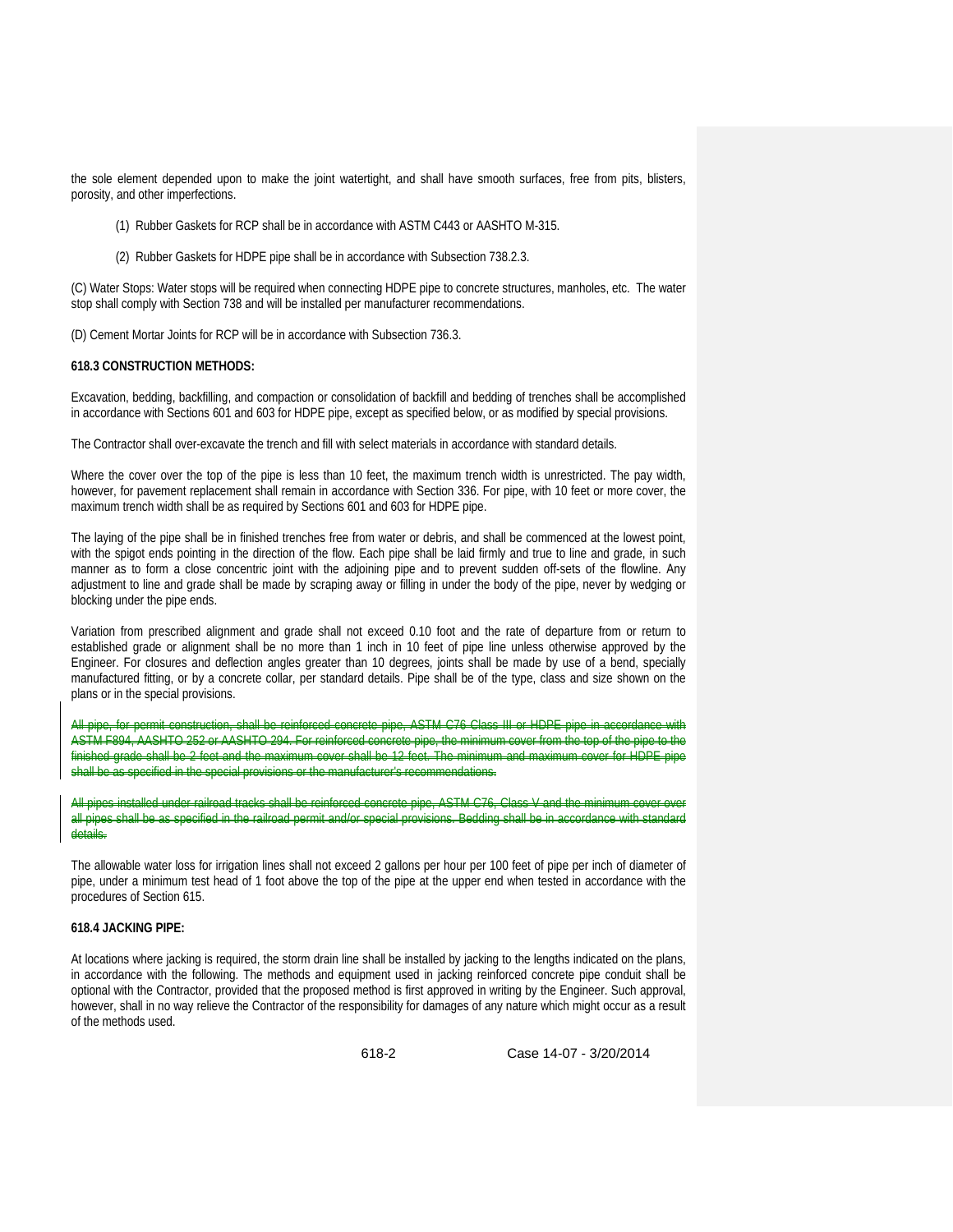Only workmen experienced in the operation of jacking concrete conduit shall be used.

The driving ends of the conduit shall be properly protected and the conduit shall be driven true to alignment and grade. The deviation from true line and grade at any single point within the jacked portion shall be limited to 0.5 feet horizontal deviation from line and  $\pm 0.2$  feet vertical deviation from grade.

Any section of conduit which may show signs of failure shall be removed and replaced with a new section of precast conduit or with a cast-in-place section, which in the opinion of the Engineer is adequate to carry the loads imposed upon it. In this respect it shall be understood that where pipe is specified on the drawings to be jacked into place the jacked pipe shall be reinforced concrete of the strength specified in these specifications and the design of such pipe is based upon superimposed loads and not upon loads which may be placed upon the pipe as a result of jacking operation. Any increase in pipe strength required in order to withstand jacking loads shall be the responsibility of the Contractor. The reinforcing shall be circular and of either single or double cage design.

Spacer blocks shall be placed in the inside circular space which will allow sufficient width for point mortaring when jacking is completed and to equalize pressures during jacking. Three grout holes per 8-foot section of pipe shall be made during manufacturing.

Double rubber gaskets and band type joints shall be provided for 36 inches diameter and larger pipe.

One hole shall be made on the top midway between the ends. Two additional holes, each approximately 1.5 feet from each end and approximately midway between the springline and top on opposite sides shall be made.

Where the nature of the soil, or the structure under which the conduit is being jacked is such that, there is increased danger of a cave-in or damage to said structure, the method of jacking the conduit shall be as specified below.

The leading section of conduit shall be equipped with a jacking head securely anchored thereto to prevent any wobble or alignment variation during jacking operations. The length and details of the jacking head shall be subject to the written approval of the Engineer. Excavation shall be carried out entirely within the jacking head and no excavation in advance thereof will be permitted. Every effort shall be made to avoid any loss of earth outside of the jacking head. Excavated material shall be removed from the conduit as excavation progresses, and no accumulation of such material within the conduit will be permitted.

Upon completion of the jacking operations, all voids around the outside face of the conduit shall be filled by grouting through each of the previously constructed grout holes to the satisfaction of the Engineer. The grout shall be a mixture of one part cement to three parts sand and a mixture by volume.

Grouting equipment and material shall be on the job before jacking operations are started in order that grouting around the jacked conduit may be started immediately after the jacking operation. After grouting, the holes in the conduit shall be repaired to the satisfaction of the Engineer.

### **618.5 VIDEO INSPECTION OF NEW MAINLINE STORM DRAINS:**

The Contractor shall provide the Engineer with an annotated video inspection record (either VHS or DVD format) of the new mainline storm drain pipeline. The video shall clearly show all joints, seals, connecting pipes, and manholes. This video shall be provided to the Engineer, and reviewed and approved by the Engineer prior to the Contractor being allowed to place the final pavement over the storm drain line. No separate payment will be made for this inspection; the cost of the video inspection shall be included in the cost of the pipe.

### **618.6 MEASUREMENT:**

(A) Main Line Pipe: Shall be the number of linear feet of pipe laid as measured along the pipe axis.

Unless hereinafter modified, measurement shall extend through manholes when no change in pipe size occurs. When a change in pipe size occurs within a manhole, unless hereinafter modified, measurement for each size will be taken to the centerline of the manhole.

618-3 Case 14-07 - 3/20/2014